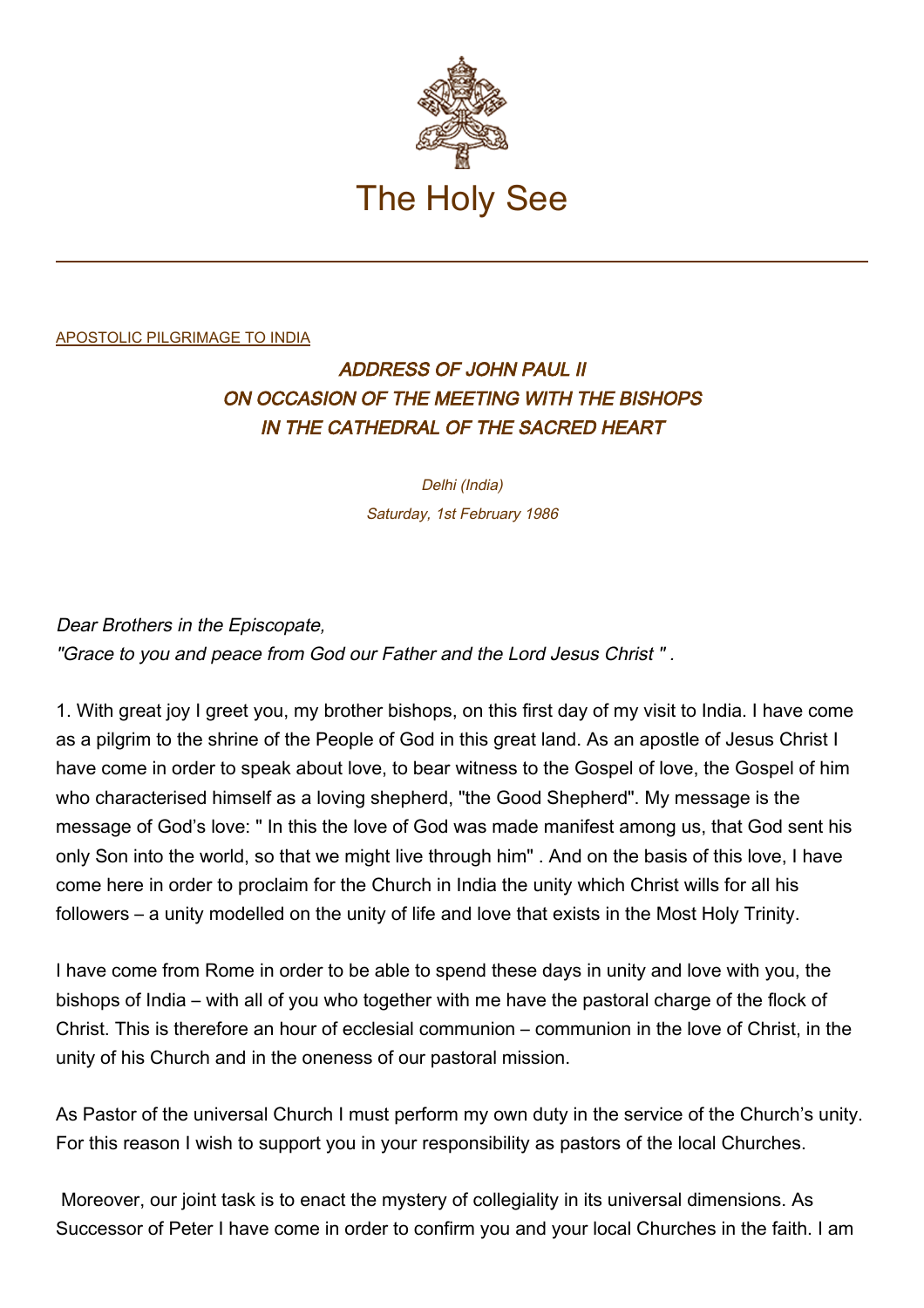here to confirm you in all the aspects of your arduous apostolic ministry. Dear brother bishops: I have come to benefit from your spiritual contribution to the life of the Church, in order to carry it back to the universal Church.

2. Your episcopal ministry as it is exercised today in India involves a great privilege and a great duty. For you are called to the apostolic task of bearing witness to the Gospel of Christ among your people. You are called to proclaim salvation, mercy and compassion in the name of God who "so loved the world that he gave his only Son" .

You have a direct sharing with Christ in bringing the Good News to the poor. You are servants of mankind, messengers of God's love. And all of this is centred around that mystery whereby Jesus Christ " though he was rich, yet for your sake he became poor, so that by his poverty you might become rich" . You bear witness to the reality of the Incarnation, in which God identifies himself with the poverty of humanity in order to lift humanity up to himself.

Day after day your ministry is exercised by proclaiming God's revelation: God's love for man, God's solicitude for the well-being of man, God's care for the whole man made up of body and soul. Everything you do is done in the name of Jesus Christ – true God and true man. Everything you do is done for God – for his glory; and everything you do is done for man – for man's wellbeing and salvation. Your preaching necessarily means bearing witness to " the name, the teaching, the life, the promises, the Kingdom and the mystery of Jesus of Nazareth, the Son of God" . At the same time it means presenting to the world the tender love of Christ for man – man created in the image and likeness of God, man elevated in the mystery of the Incarnation and brought into greater union with God, man destined for eternal life.

3. Your proclamation of God's love for man takes into account also man's temporal needs. As the Church proclaims the transient character of this world, she likewise proclaims the will of God to transform the world in every respect, so that it may be a worthy foreshadowing of the next. The Church teaches that " earthly progress is of vital concern to the Kingdom of God to the extent that it can contribute to the better ordering of human society" .

Day after day in your ministry of service you are aware of the profound reality which Paul VI described when he wrote: " Between evangelization and human advancement – development and liberation – there are in fact profound links" . He spoke of the needs of peoples "engaged with all their energy in the effort and struggle to overcome everything which condemns them to remain on the margin of life: famine, chronic disease, illiteracy, poverty, injustices in international relations and especially in commercial exchanges" . In all these efforts, in the name of bearing witness to the Gospel, the Church endeavours to ensure the true development and liberation of millions of human beings. Over and over again the Church proclaims her conviction that the core of the Gospel is fraternal love springing from the love of God. The proclamation of the new commandment of love can never be separated from efforts to promote the integral advancement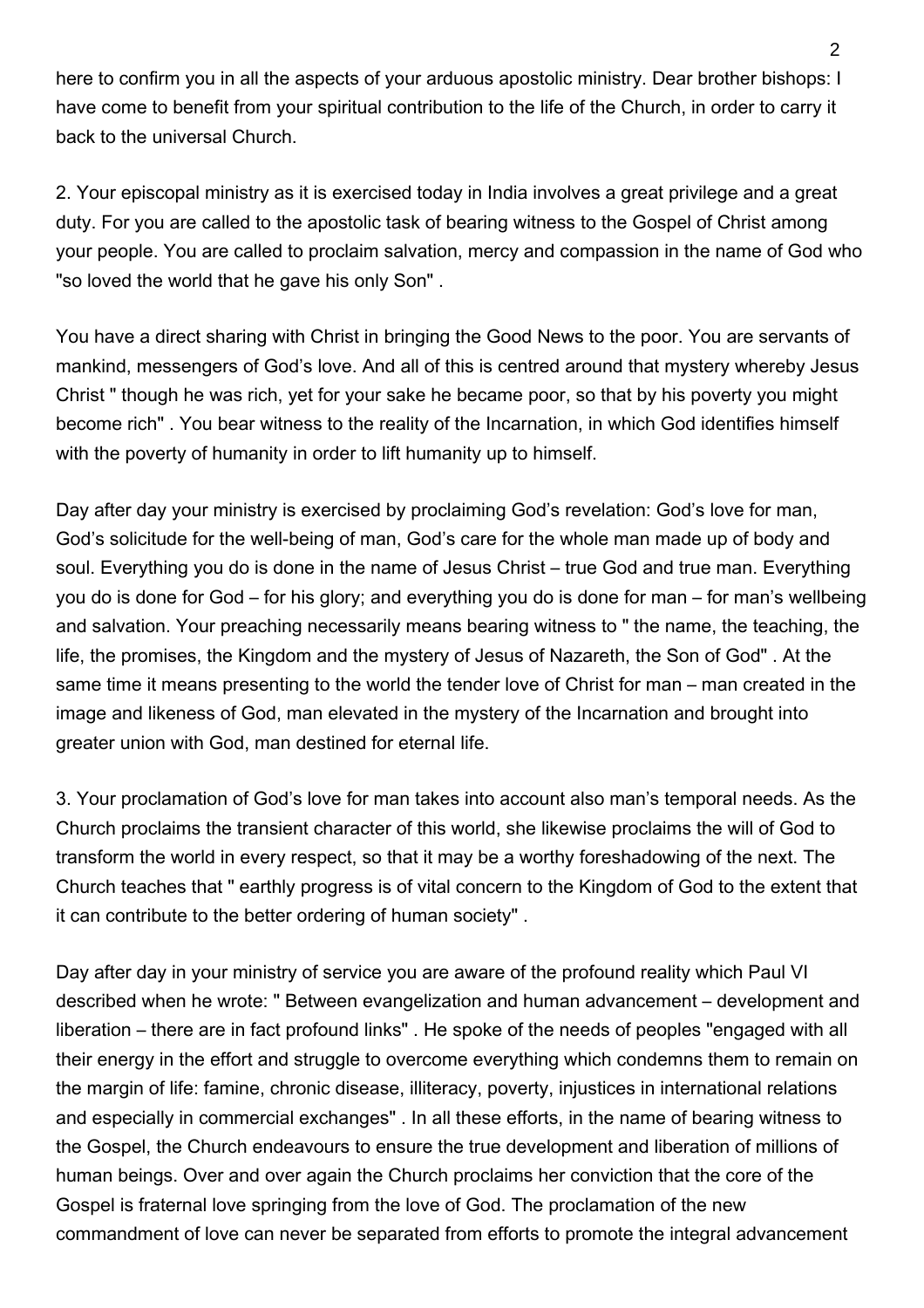of man in justice and peace. As your brother in Christ I wish to assure you of my closeness to you in ail the efforts that you are making in this important aspect of your ministry.

4. Another matter that occupies your zeal is interreligious dialogue. This too is a serious part of your apostolic ministry. The Lord calls you, especially in the particular circumstances in which you are placed, to do everything possible to promote this dialogue according to the commitment of the Church. I t was Paul VI who dedicated a great part of his first Encyclical to the subject of dialogue.

 He spelled out the need for dialogue, its conditions, its content, its characteristics and its spirit. In describing dialogue, Paul VI stated: "Before speaking, it is necessary to listen not only to a man's voice, but to his heart... The spirit of dialogue is friendship and, even more, is service" .

As Bishops, you personify the loving Church of Christ that wishes to be open to the whole world, in order to listen and to offer friendship and service. The dialogue that you are called to is one of courteous respect, meekness and trust, from which all rivalry and polemics are excluded. It is a dialogue that springs from faith and is conducted in humble love. At the same time "the Church has something to say; the Church has a message to deliver; the Church has a communication to offer".

 She truly wishes to speak about the transcendent destiny of man, about truth, justice, freedom, progress, harmony, peace and civilisation. And this dialogue is of its nature directed towards collaboration on behalf of man and his spiritual and material well-being.

As bishops, you personify the India, you have the task of expressing the Church's respect and esteem for all your brethren and for the spiritual, moral and cultural values enshrined in their different religious traditions. In doing so you have to bear witness to your own convictions of faith, and offer the Gospel of Christ's love and peace and its spirit of service to the consideration of all those who freely wish to reflect on it, just as you yourselves freely reflect on the values of other religious traditions. In this interreligious dialogue, which of its nature involves collaboration, the supreme criterion is charity and truth. You yourselves will always bear in mind the exhortation of Saint Paul: "Speaking the truth in love, we are to grow up in every way into him who is the head, into Christ"

5. Your pastoral efforts to bear witness to the Gospel of Christ must include "a clear proclamation that in Jesus Christ, the Son of God made man, who died and rose from the dead, salvation is offered to all people as a gift of God's grace and mercy" . This must be done with due regard for the great challenge of "inculturation". God's Revelation took place in a specific culture, but from the very beginning it was destined for all cultures. It is the Church's task to bring the Good News of salvation to ail cultures and to present it in a way that corresponds to the genius of each people. The task at hand is the task of translating the treasure of the faith, in the originality of its content, into the legitimate variety of expressions of all the peoples of the world. The core of the challenge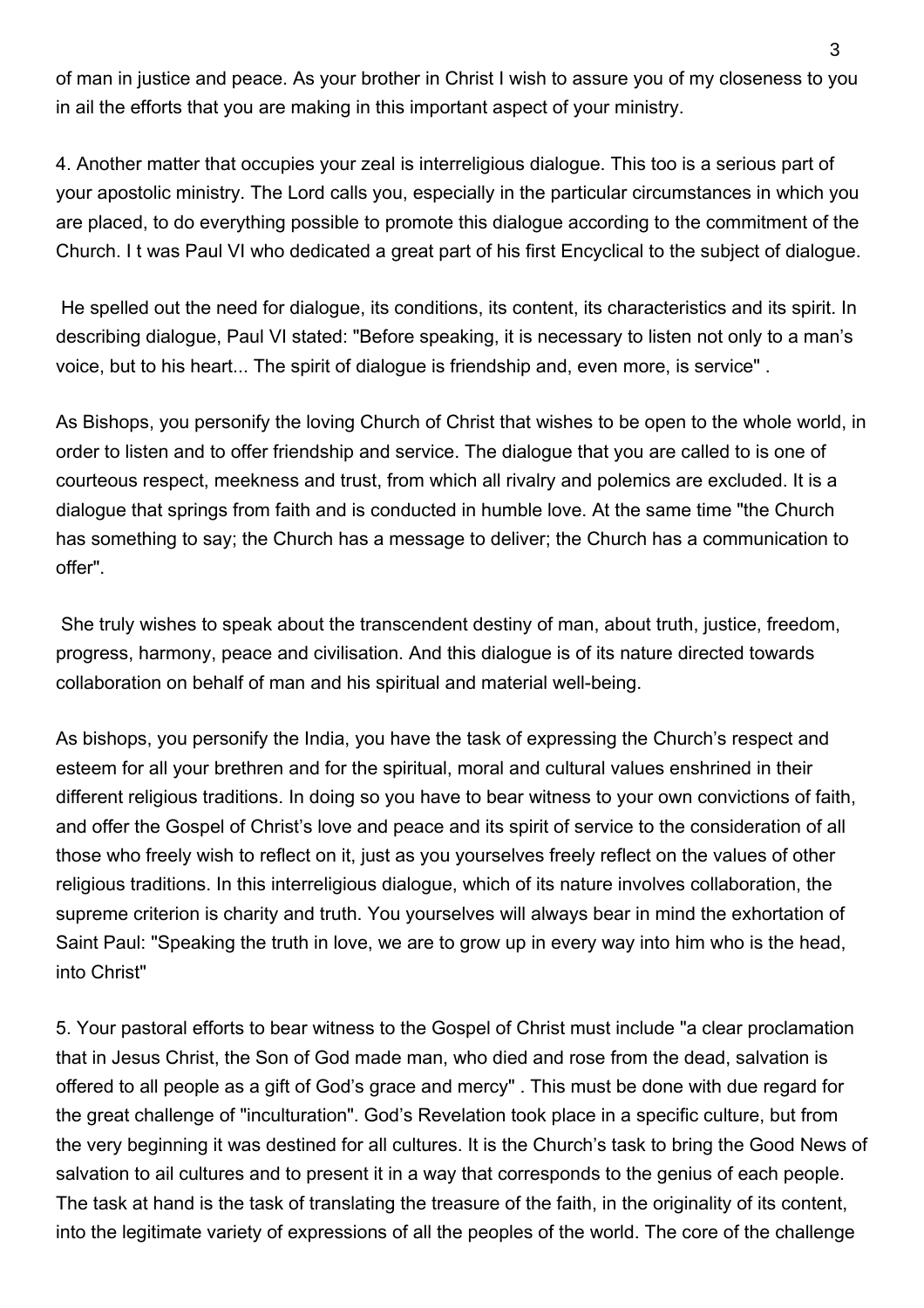was expressed in the Synod of Bishops of 1974 and it was subsequently formulated in this way: "The individual Churches, intimately built up not only of people but also of aspirations, of riches and limitations, of ways of praying, of loving, of looking at life and the world... have the task of assimilating the essence of the Gospel message and of translating it, without the slightest betrayal of its essential truth" .

In the task of ensuring genuine and faithful adaptation, the bishops of the local Churches have a specific responsibility. This is exercised in close collaboration with the Holy See and in communion with the whole Church. It involves discernment, which in turn requires prayer, study and consultation – a discernment supported by a pastoral charism.

The bishops have a particular responsibility with regard to liturgical inculturation, which aims at bringing "the unsearchable riches of Christ" ever more effectively into the Church's life of worship.

 Here further reflection and study is necessary. Here also it is important that doctrinal verification and pastoral preparation of the faithful should always precede the implementation of liturgical norms. This implementation must show due respect for the different religious sensitivities of people within the ecclesial community, while the preference of individuals and groups must be subordinated to the requirements of ecclesial unity in worship. Moreover, all liturgical inculturation must be effected with pastoral charity and understanding.

6. The above-mentioned topics – the proclamation of the Gospel, interreligious dialogue and inculturation – are truly matters that concern the well-being of the whole Church and therefore require the collaboration of all sectors of the ecclesial community. Nevertheless, it is important to emphasise the specific contribution of the clergy to these areas of life, under the leadership of the bishops. The priestly ministry is at the direct service of the word of God. The priest is a herald and servant of the Gospel, called ill to the dialogue of salvation with his brethren.

The effectiveness of the ministry of priests will depend to a large extent on their preparation. This generation, both in its spiritual and intellectual dimensions, is linked to the word of God – to the understanding and acceptance and application of the word of God. Priests are called to communicate to the faithful the word of God in all its purity and integrity. The Church in order to be able to transmit the word of God faithfully and live it fully, enjoys a special apostolic and pastoral charism which benefits the entire community of the faithful. This charism is the Magisterium of the Church – a gift of the Holy Spirit and one that is totally at the service of God's word. Complete fidelity to this Magisterium is an essential mark of all effective seminary training and of all programmes for the permanent formation of the clergy. This fidelity is a guarantee of the supernatural effectiveness of the clergy's life and ministry. It is cultivated through humility of heart and in prayer.

7. At the very centre of all your pastoral solicitude, dear brothers, is the Church's unity In her unity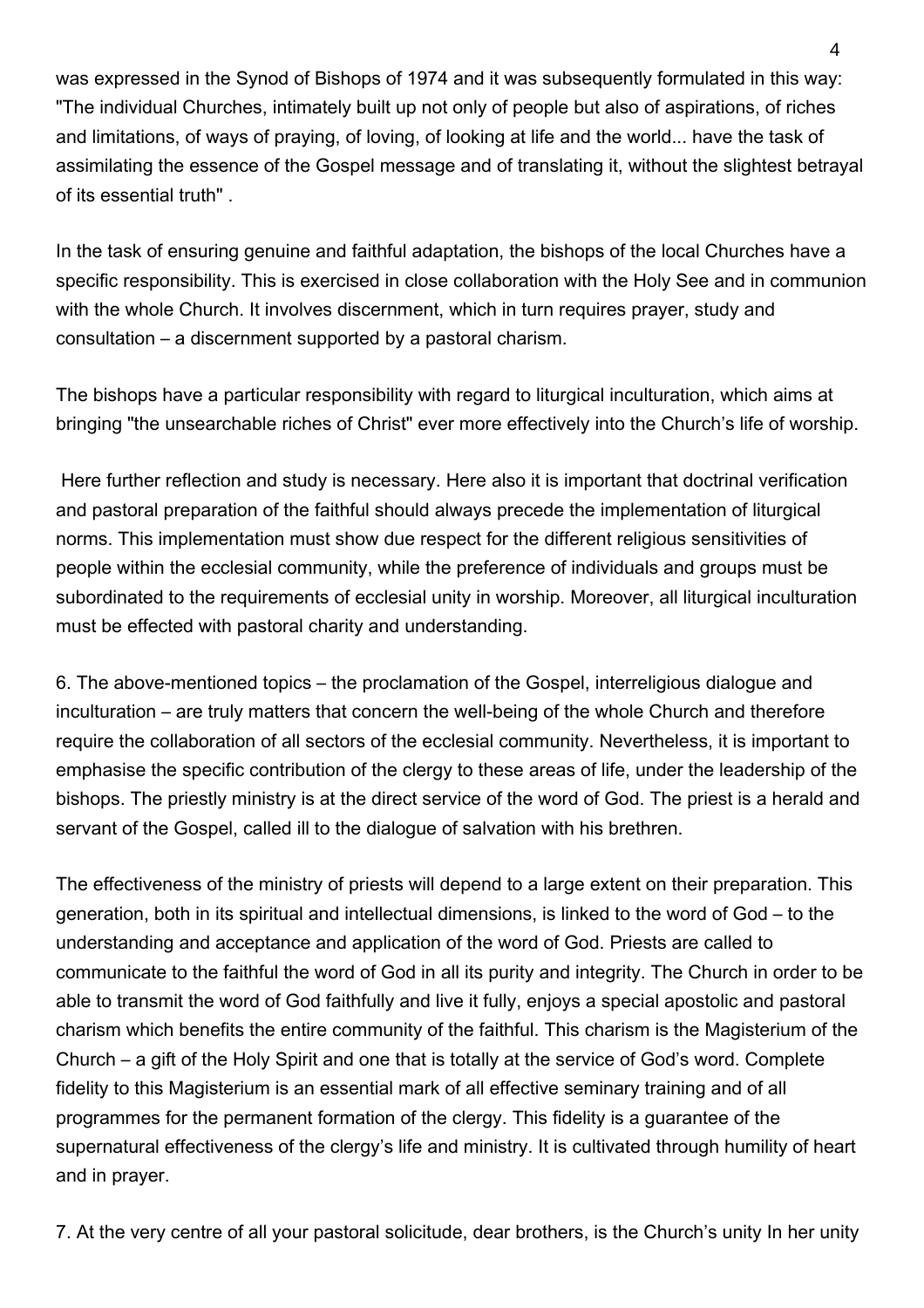we recognise the greatest of blessings, the desire of the Hearth of Jesus, the expression of fidelity to the Lord, the sign of the credibility of his Church and the sign of the credibility of the very mission of Christ. In the unity of the Church we see the reason why Jesus died: "To gather into one the scattered children of God".

The Second Vatican Council emphasised not only the Church's unity but also her vocation to be a sign of the unity of mankind, so often divided by ethnic, political, cultural and linguistic rivalries and oppressed by all sorts of tension. Called to fulfil her mission in the modern world, the Church knows that she must live the mystery of unity in herself. This vocation of hers brings with it a need for reconciliation where unity has been impaired, damaged or broken.

We know that unity is the will of God. The Church is called upon to live by grace in the unity of the Most Holy Trinity. Christ's prayer for unity applies to every situation in the Church: "that they may all be one; even as you, Father, are in me, and I in you" . The local Churches are called upon to reflect this unity in all their internal relationships – between the bishop, the clergy, the religious and the laity. In each local Church there subsists the unity of the Catholic Church. The communion between the local Churches is also an expression of the mystery of the unity which the universal Church receives from the Holy Spirit. Communion with the Bishop of Rome ensures the Catholicity of the individual Churches and enables the bishops to share in the mystery of episcopal collegiality.

 The individual bishop is the visible principle and foundation of unity in his particular Church, just as the Successor of Peter is the perpetual and visible source and foundation of unity for the bishops and all the faithful .

As we meditate on the mystery of ecclesial unity and of communion between the Churches, we come to understand the immense importance that the whole Patristic tradition attached to this element of the Church's life. We come to understand how important it is to solve any problems that arise within the Church, as well as problems with separated Churches and Ecclesial Communions.

 In this regard it is also necessary to encourage close communion and collaboration between the different rites of the Church, so that in their relationship the Churches may live unity according to the will of Christ.

I know that sincere efforts are being made here in India to do this. As far as the still unresolved interritual issues are concerned, the Holy See is striving to be of assistance. A study of the question has been going on for a long time. The various viewpoints have been presented with sincerity and deep conviction. The final stage of this study will be carried out as soon as possible. Be assured that I shall do everything possible to ensure a just and fair settlement of the issue that will take into account all the pastoral exigencies of unity and truth. I have great confidence that the decision of the Holy See will be given the full support of all the bishops.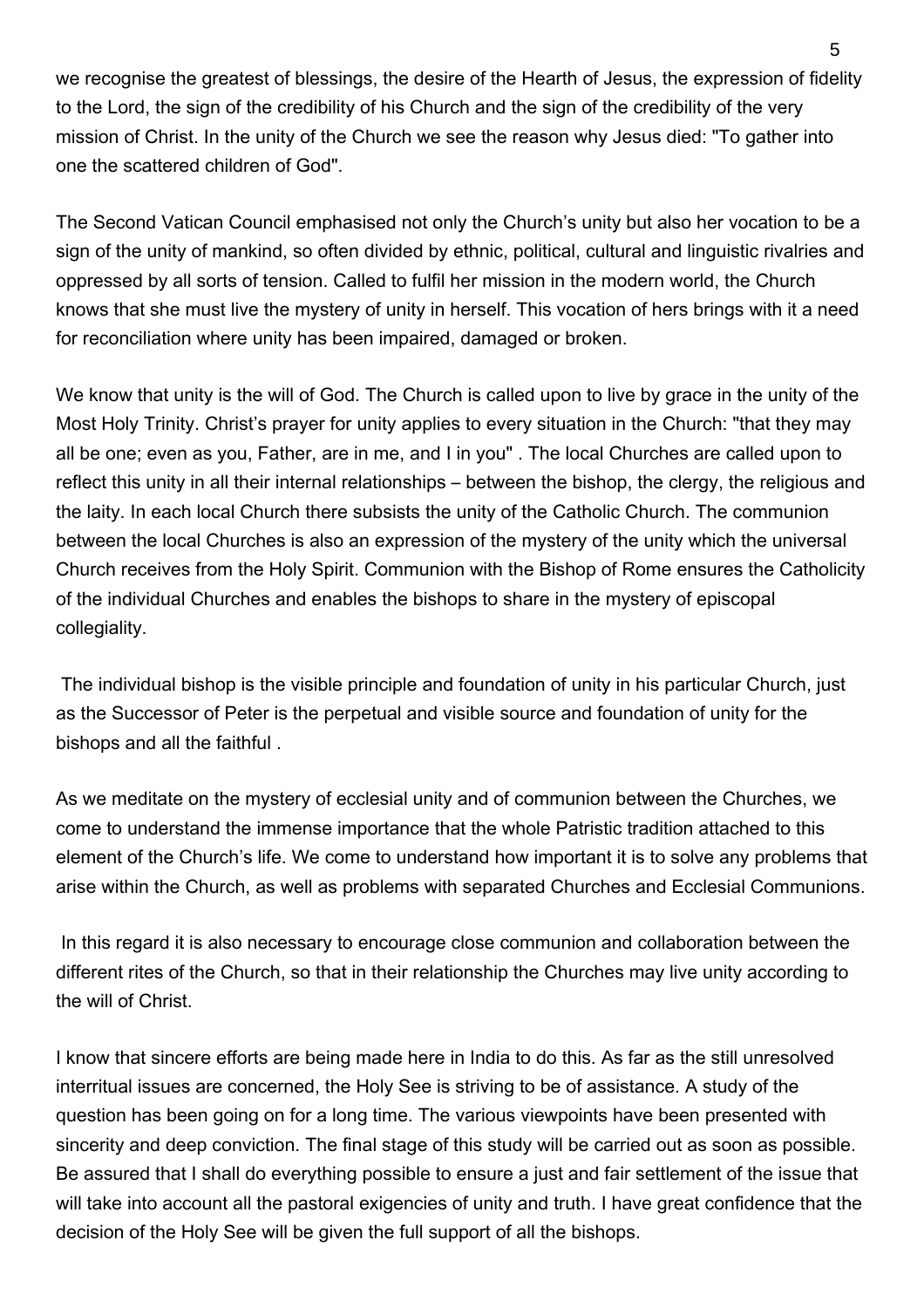8. Dear brother bishops: there are many aspects of your sacred ministry that I would like to reflect on with you, but it is impossible to include all of them. I would however like to emphasise once again the extreme importance of the Sacrament of Penance in accomplishing the renewal of the Church that was willed by the Second Vatican Council. The Church has always proclaimed the need for penance and repentance for a full partaking in the redeeming effectiveness of the Eucharist, which is the very centre and summit of all sacramental life. From the beginning of my Pontificate I have emphasised the need to stress the importance of individual Confession. In my first Encyclical I stated: "In faithfully observing the centuries-old practice of the Sacrament of Penance – the practice of individual confession with a personal act of sorrow and the intention to amend and make satisfaction – the Church is therefore defending the human soul's individual right: man's right to a more personal encounter with the crucified forgiving Christ" . I am happy to note the great fidelity of the Church in India in this regard, and I am sure that, with your continued encouragement the clergy, religious and laity will avail themselves ever more of the great treasure of love, forgiveness and reconciliation that Christ has left to his Church in the Sacrament of Penance.

9. In a particular way the laity are called to collaborate in the aspects of the Church's life that concern the temporal order. Their fields of activity include politics, social issues, economics, culture, the sciences, the arts, international life and the mass media . The Church, in her service to the world, must count ever more on the contribution of the laity. The laity, in matters of assisting the poor, eradicating hunger and promoting human development, social reforms and peace, are in a special position to assume roles of service and leadership. The full implementation of the Second Vatican Council calls for an ever greater awareness of the laity's role in renewing the temporal order in justice and charity. "Wherever there are people in need of food and drink, clothing, housing medicine, employment, education; wherever people lack the facilities necessary of living a truly human life or tormented by hardships or poor health, or suffer exile or imprisonment, there Christian charity should seek them out and find them, console them with eager care and relieve them with the gift of help" . It goes without saying that "the demands of justice should first be satisfied, lest the giving of what is due in justice be represented as the offering of a charitable gift" . In pursuing this course of charity and justice at every level, the Church seeks simply to be faithful to her vocation of rendering loving service to the world in the name of Jesus.

10. On the occasion of this my pilgrimage to India, I wish to express the Church's profound admiration for all who have borne witness to the Gospel in this land, for all who have gone before you "marked with the sign of faith". With sentiments of deep gratitude the Church pays homage to the generations of missionaries who have made heroic sacrifices to come to this land of yours. They have generously given their lives for the Gospel and in dedicated service to the poor and needy. The Church offers praise and adoration to the Most Holy Trinity for the marvels accomplished by God's revealed word in the hearts of millions of your fellow countrymen.